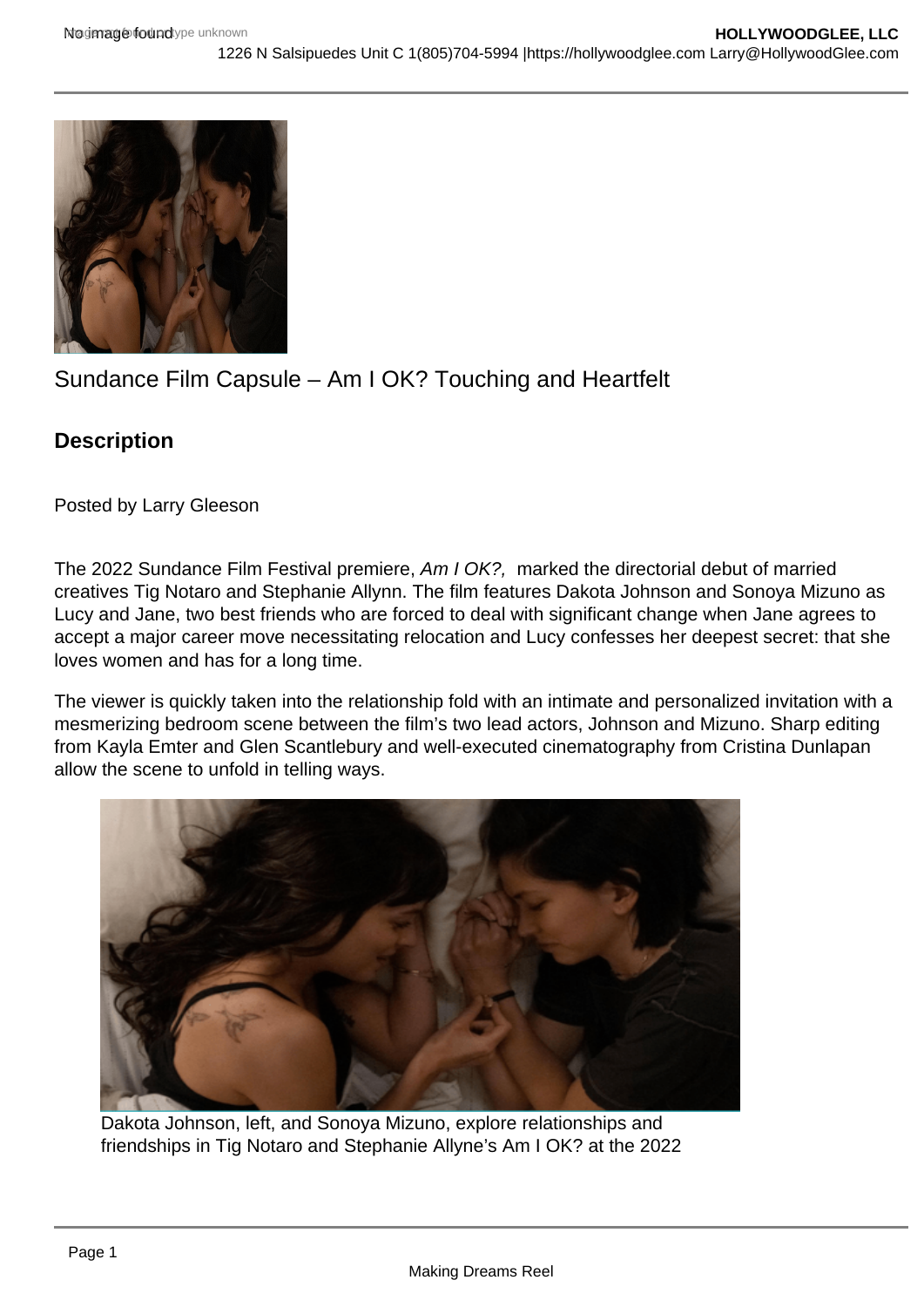Sundance Film Festival. (Photo courtesy of Sundance Institute)

Notaro and Allynne present the friendship in a microcosm revolving around work, friendship, relationships, and sexuality. As Lucy comes to the realization her sexual orientation is not what she thought, she has a falling out with Jane. Jane experiences a surprise in her romantic relationship when she accepts a promotion to open a London office and her partner decides he is not interested in supporting the move. Meanwhile, Lucy finds her identity.

In its most basic essence Am I OK? explores sexuality and relationship mores between the two 30ish women. Jane, portrayed by Mizuno, is a firmly rooted woman finding success in her career and in her love life. On the other hand, Lucy, portrayed by Johnson, is struggling with her career and in the romance sphere.

Am I OK? is a beautiful story with exquisite character arcs. Johnson and Mizuno turn in highly compelling performances in a well-executed and strongly penned narrative. In addition, the filmmakers add comedic relief with several instances in magnifying character idiosyncrasies.

Warner Bros. and HBO Max have purchased the film. Expect an HBO MAx premiere in the near future. Until then.....I'll see you at the movies!

Stay tuned for The Watcher!

Maika Monroe appears in Watcher by Chloe Okuno, an official selection of the U.S. Dramatic Competition at the

**Category** 

- 1. Sundance
- 2. Sundance Film Festival
- 3. Sundance Film Festival 2022

## Tags

- 1. Dakota Johnson
- 2. Sonoya Mizuno
- 3. Stephanie Allynn